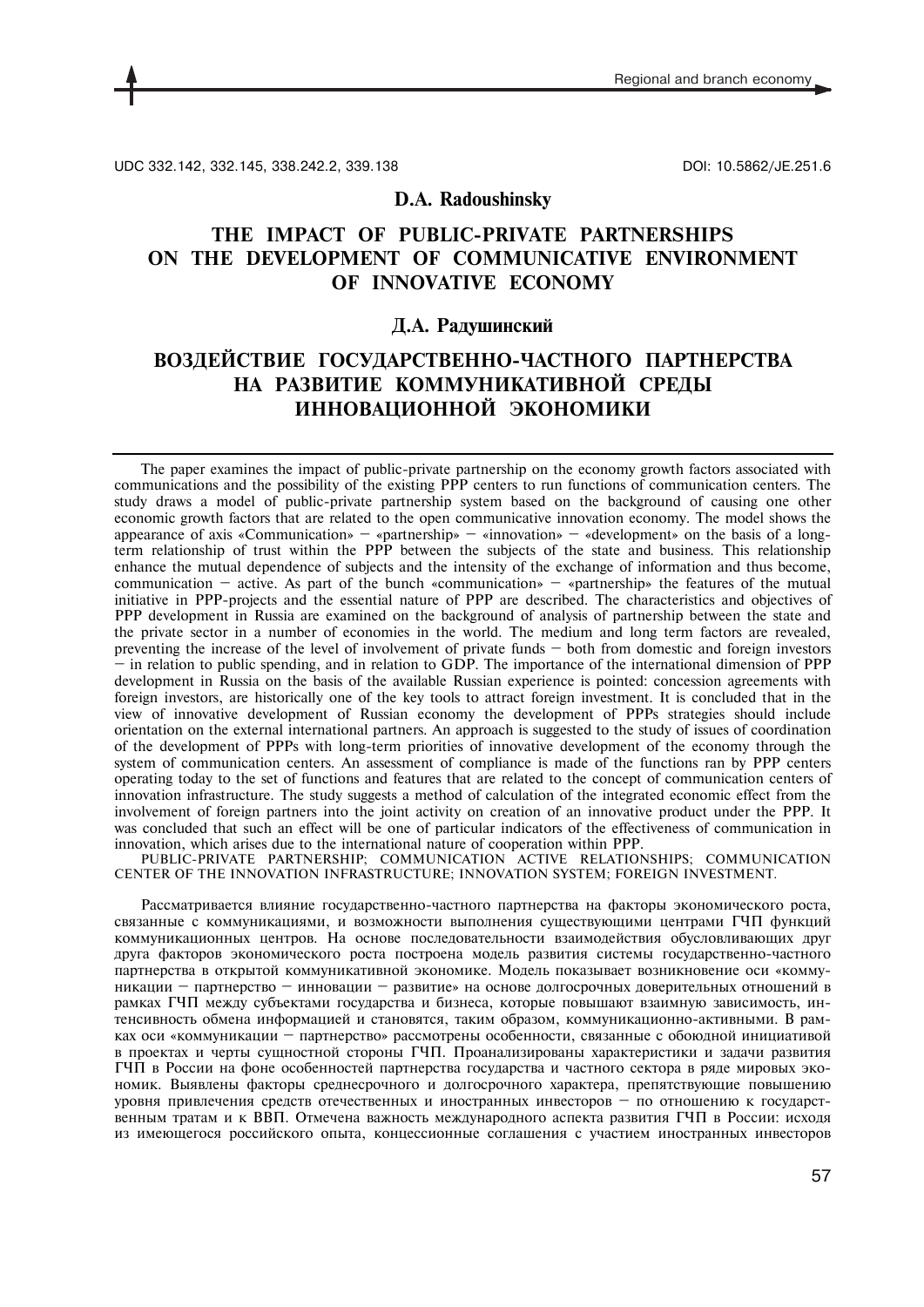являются одним из ключевых инструментов привлечения зарубежных инвестиций. Сделан вывод, что в целях инновационного развития ориентацию на развитие ГЧП с включением внешних партнеров целесообразно сохранять. Предложен подход к исследованию вопросов координации развития ГЧП с долгосрочным приоритетом инновационного развития экономики через систему коммуникационных центров. Произведена оценка соответствия функций действующих сегодня центров ГЧП тому набору функций и характеристик, которые отнесены к концепции коммуникационных центров инновационной инфраструктуры. Предложен способ расчета интегрального экономического эффекта от вовлечения иностранных партнеров в совместную деятельность по созданию инновационного продукта в рамках ГЧП. Сделан вывод, что подобный эффект представляет собой один из частных показателей эффективности коммуникаций в инновационной деятельности, обусловленный международным аспектом сотрудничества в рамках государственно-частного партнерства.

ГОСУДАРСТВЕННО-ЧАСТНОЕ ПАРТНЕРСТВО; ПУБЛИЧНО-ЧАСТНОЕ ПАРТНЕРСТВО; КОММУНИКА-ЦИОННО-АКТИВНЫЕ ОТНОШЕНИЯ; КОММУНИКАЦИОННЫЙ ЦЕНТР ИННОВАЦИОННОЙ ИНФРА-СТРУКТУРЫ; ИННОВАЦИОННАЯ СИСТЕМА; ИНОСТРАННЫЕ ИНВЕСТИЦИИ.

*Introduction.* At present, in the global and domestic economy, the trend to tighten relations between the state and private business in order to work together in solving economic problems has been intensified. The government and private companies, banks, international financial institutions and other entities interact widely, jointly solving new tasks.

In the modern sense *a public-private partnership* is the institutional and organizational alliance of state (or municipal authority) and business which accommodates tangible and intangible resources of both parties on a mutually beneficial contractual basis for the implementation of socially important projects and programs in a wide range of areas: from basic industries and R  $\&$  D to delivery of public services [1].

The problems solved by state are related as to current public service and as to long-term development of the economy through the availability of infrastructure and support for innovation. Notably, the most funds spent through PPP in all countries where it is applied, is spent for public facilities (transport, utilities, social infrastructure, cultural facilities, historical and architectural monuments, and so on) and for public services — repair, reconstruction and maintenance of public facilities, cleaning of territories, public utilities, education, health and sports. PPP today is also widely used to finance applied innovation projects and innovation infrastructure. However, in some areas of the state responsibility — defense, law enforcement, basic science, legislation and some other areas PPP is almost never used. In the sphere of the development of natural resources, PPP is implemented in the form of concessions and PSAs, which are most common in developing countries.

PPP is studied in detail from different perspectives by foreign Russian scientists such as the Varnavskiy V.G., Vilisov M.V., Glukhov V.V., Deryabin M.V., Delmon J., Yescombe E.R., Petrov A.N., Sazonov V.E., Iastrebov O.A., and many others (for example [2—9]). In 2015 a law on PPP was legislated in Russia. It is worth noting some general studies published in recent years [9—11]. The paper of Y. Yemelyanov [9] is devoted to various aspects of the impact of the investment activities of the PPP on innovative development, including the development and adaptation of new growth points in a particularly promising technology. Also this study discloses an innovative effect, resulting from the implementation of some successful PPP projects in a number of countries and regions of the world, including the CIS countries. The paper of A.K. Kazantsev and D.A. Rubvalter [3], reprint of their 2009 study, is devoted to a comprehensive study of the mechanisms and forms of PPP, used for financing innovative activities. It analyses the possibility of transferring a number of successful international practices (from USA and other OECD countries) to Russia, also it presents a number of new project initiatives, elaborated especially for the advanced procurement of PPP in the Russian context. The paper edited by G.A. Machovickova and N.F. Efimova [10] contains a generalized theoretical information on PPPs, and analysis of completed and ongoing examples of implementation of PPP projects in the world and in Russia. The paper Ed. by E.R. Yescombe [11], inter alia, considers aspects of PPPs development in different countries, PPP disadvantages; this paper describes investment decisions and public tenders procedures under PPP, details the practical aspects of the financing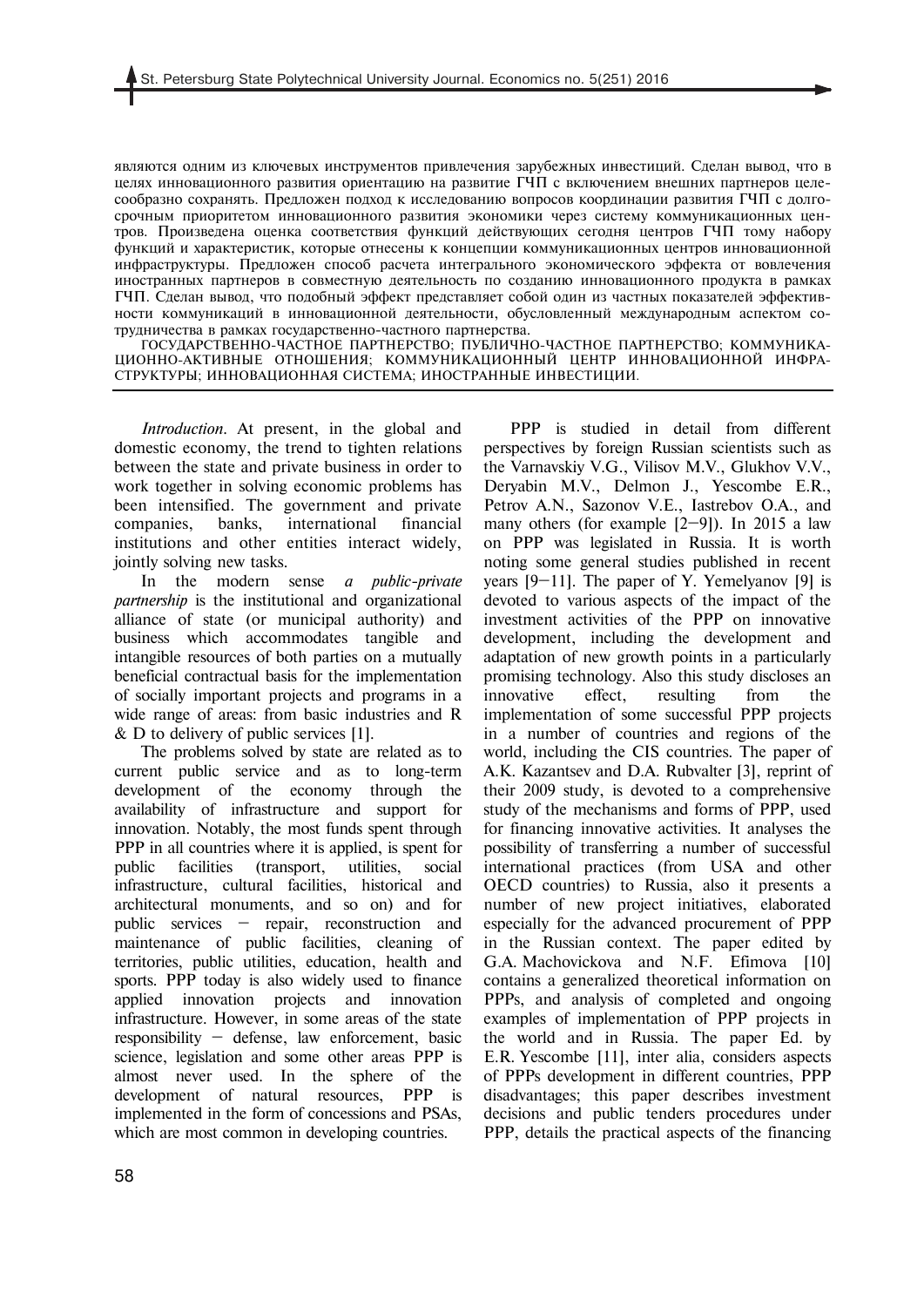of private companies entering into PPP agreements and more.

However, nor in the known works of Russian writers, nor in the works of foreign authors the questions of the relations between the communicative nature of the innovation economy (knowledge economy) and the content of publicprivate partnerships are not staged, the corresponding dependencies has not been studied in applied works.

*Statement of research objectives.* The objectives of this study is to analyze the mechanisms of intensifying information communications in the knowledge economy with the help of PPP and to evaluate the state of competence of PPP development centers at different levels, which operate today, in comparison with the conceptual functions of communication centers of innovation infrastructure, (the elements of the development of innovative, communicative economy).

*The methodology of the study.* The study is based on the assumption of the special role played by the spread of public-private partnership for the development of innovation systems at regional and national level. Particular attention is paid to the potential of attracting foreign investment, which forms the international aspect of the formation of the PPP relations in Russia, having both historical and important perspective meaning.

The research unit of this article uses the idea of today's dynamic type of economic system, which connects with the concepts of «knowledge economy», «communication», «information», «innovative» economy and also includes analysis of the inducements of the parties and the institutional PPP values. A score-rating approach and the method of expert evaluations were applied.

*The role played by the PPP in modern communicative economy.* PPP projects most widely spread over the world in the last 20—25 years, due to the possibility to take advantage of different forms of ownership. Through PPP government has the opportunity to fulfill social functions by implementing the public interest, and private companies receive the sources of growth of profit, reputation, and market value.

The basis for cooperation of PPP participants is the coherence of their objectives. Each party of PPP, according to their characteristics and objectives, make certain contributions to joint projects. From the business is expected to provide financial resources, professional expertise, innovative technologies, efficient management. The state ensures the reliability of the projects through the provision of guarantees, tax and other benefits and by its own financial resources in a certain amount [12, p. 103]. A lot of investment PPP projects in Russia stopped without substantial government participation. Thus, the state guarantees at the federal level, or taking into the parties the federal budget (Investment Fund)  $-$  in PPP projects has been an important condition of implementation of such projects in Russia in the 2000s, which as a deterrent has been mentioned in the field study at 2010 [13].

PPPs have a long-term relationships, higher interdependence of the partners, joint risk-taking on the contrary to the other established form of government and business relations, public ordering (purchase of goods, services outsourcing from a private business entities). A typical effect of a PPP is that the state shifts focus to its activities from the specific problems of construction and operation to the administrative and control functions. Delegating through PPP executive functions to businesses, government agencies focus on control functions, regulation, compliance with the public interest. Operating risks are redistributed towards business parties, while the government continues to carry strategic risks.

Successful examples of PPP in the innovation sector of the economy (mostly abroad [14]) also indicate that the partnership with the private sector allows the state not only to solve the problems in the traditional areas, but also on the actual new directions.

The effect and the condition of mutual credit and confidence accompanying the delegation's of state functions to business leads to the situation where the state is no longer «above» the market players (the position in relations of «planning system» — «market system», in which the latter has subordinate status [15]). In the new situation state and business come relatively equal, businesspartners-like relationships. Long-term relationship of trust within the PPP between the state and business entities increase the mutual dependence and the intensity of the exchange of information and thus become, communication  $-$  active.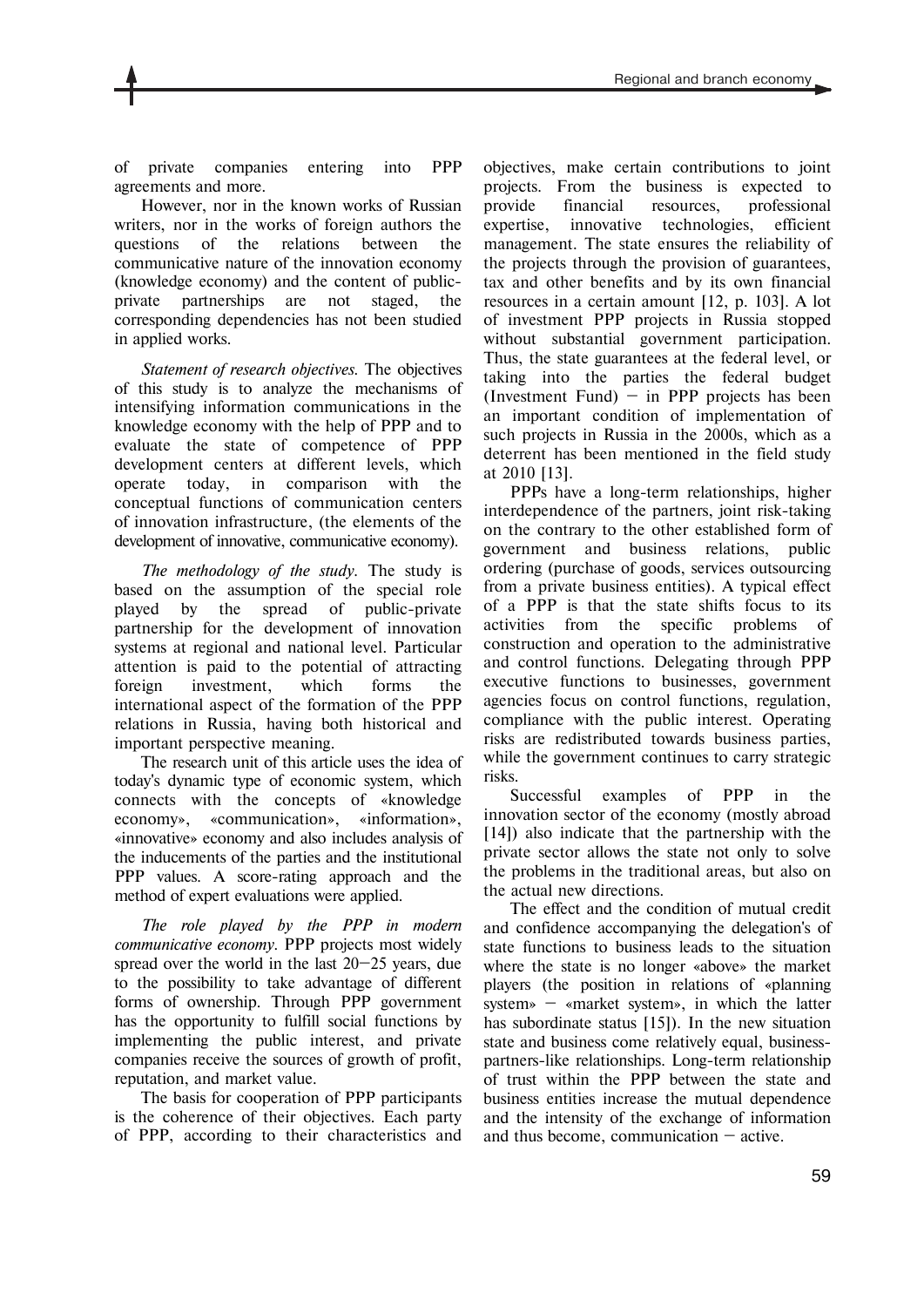

**Fig. 1.** Model of the impact of PPPs on the relationship of growth factors in an open communicative economy

<u>.</u>

In turn, we recall that one of the definitions of the modern dynamic type of socio-economic system, aimed at innovative development, through the creation, dissemination and use of knowledge is «communicative (or communication) economy.» The source of «innovation goods» and the primary means of accelerating and improving the quality of economic growth in such a dynamic system is a modern information communications. As noted in a number of the classic definitions of the innovation (information) socio-economic system («knowledge economy»), it is the intensity of the exchange of information communications, allowing to convert («materialize») the knowledge into innovation products  $[16-21]$ .

There can be built the following model of relations in a communicative economy on the basis of PPP (see. Fig. 1).

The action of the model is as follows. The developed system of public-private partnership demonstrates the presence of a number of premises and causing one other growth factors that are related to communication in information economies. Macroeconomic stability, on the one hand, and the availability and attractiveness of PPP projects for investors from abroad, promote the establishment of

relations of trust<sup>1</sup> to the state. When the state begins to delegate some of it functions under the PPP deals, this strengthens the active communication and relations within the longterm joint projects. Attracting new resources on both sides allows to expand the interaction that stimulates further information communications and increases the innovative potential of the territory. In turn, the innovation potential attracts the foreign investors and becomes the most important factor in the further sustainable development of a country or a region. The axis arises «communication» — «partnership» — «innovation» — «development».

As part of the bunch «communication» «partnership» should be listed at least two features:

*1*) *Mutual initiative*. Information interaction and relatively high degree of freedom of subjects are the key features of the communication economy. They make natural the process of initiation by the both sides, state and business («Market») of joint projects. In this connection, in the current

<sup>&</sup>lt;sup>1</sup> It should be noted that the decisive role of the phenomenon of trust in the successful interaction of the subjects of marketing systems has been repeatedly pointed by scientists marketers (P. Doyle, F. Kotler, J. Krevens, G.L. Bagiev et al., Ibid., for example [22]).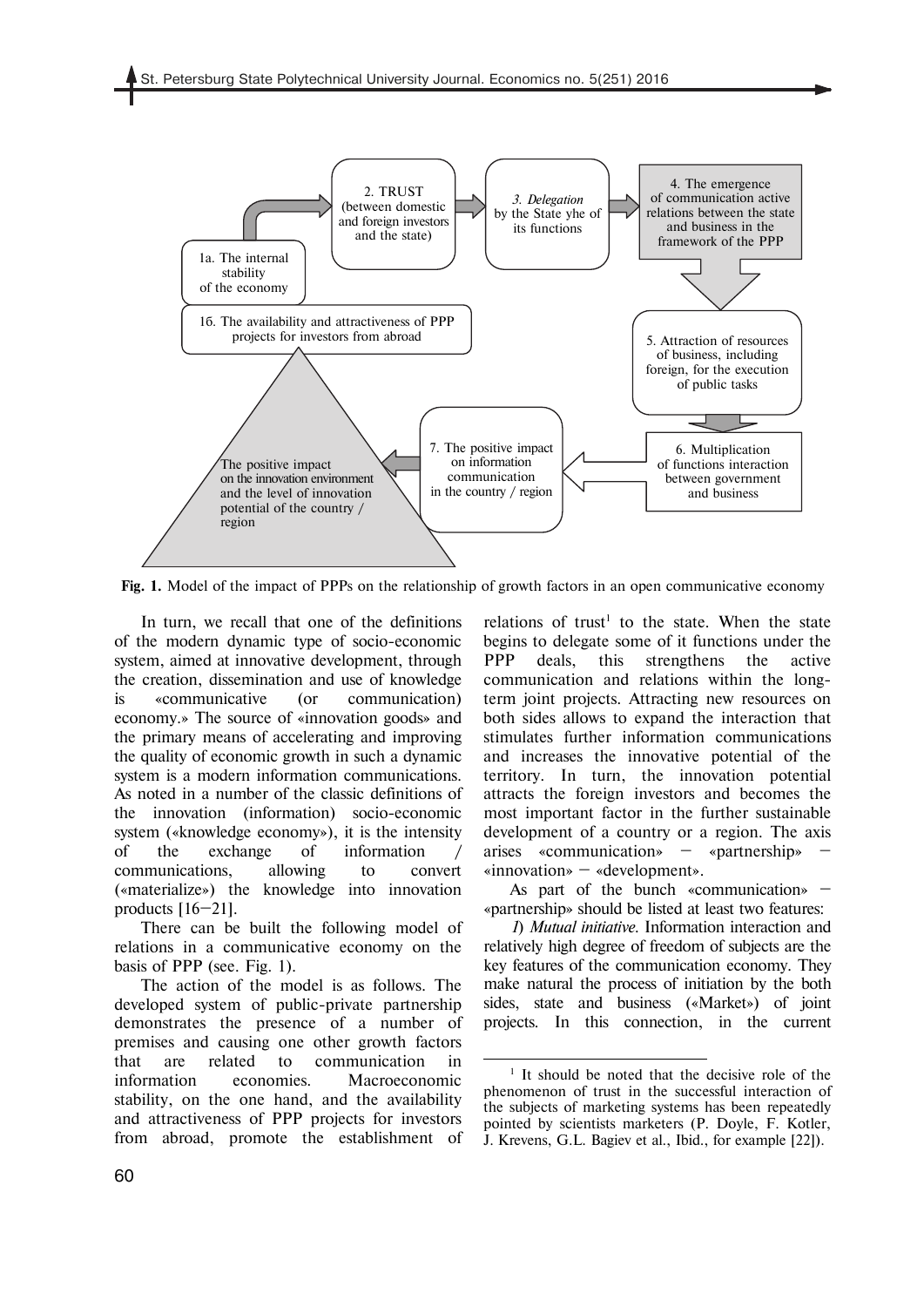legislation on PPP, for example, provides a mechanism for private initiative (unsolicited proposals), which regulates the procedure for work with the initiatives of private investors.

*2*) *The form and nature of the PPP*. It should be borne in mind that communication active relations and partnership of government and business in the advanced innovation economies take a form as of PPP, as well as long-term public order (administrative contracts), and effective government institutions involved in the provision of public services as well.

The essence of «partnership» is manifested in the fact that there is business and government cooperation in the realization of common objectives relating to the provision of public services through the mechanisms of acquisition of the business income in the form of taxes and the subsequent spending of these funds either through PPP, or through a government order, or to the maintenance of government structures involved in the provision of public services. If businesses and individuals pay more taxes, that government agencies tend to provide public services on their own. In countries where the level of taxation of business and individual taxes are less, the state has fewer structures for the provision of public services and more actively «purchases» these services from the private sector (see also below).

**Characteristics and objectives of PPP development in Russia on background characteristics of partnership between the state and the private sector in a number of economies in the world**. The form of the PPP (PPP — public private partnership) is used more or less widely in specific countries, which identify today with innovative economy [23—25], depending on the prevailing historical patterns of interaction between business and the state in the territory and tax legislation. The vast use of PPP contracts is adherent to Anglo-Saxon legal system where the partnerships including in small and medium-sized projects is called PPP. At the same time, for example, in the French legal system, the concession contract (including in areas such as education, science, medicine), is legally referred to as administrative contract (government ordering), while the form of PPP affects only the large-scale infrastructure projects.

Spread of PPP form is related to public opinion, the tax level and the prevailing perceptions of the population of the state's role

in the provision of services [26]. In European countries, where the highest percentage of GDP is redistributed through the state budget (Finland  $-58\%$ , France  $-57$ , Austria  $-53$ , Sweden  $-$ 50 %) [27], the population expects the state in exchange for the high level of taxes collected will itself provide most of the services related to transportation, education, health care of the population, etc. PPP projects in these countries face with a serious opposition of the population, and the free provision of services by public bodies dominates.

In the countries of the Anglo-Saxon legal system, where historically high priorities have personal initiative of citizens and competition, the level of income tax and profit tax of are lower (UK, Ireland, USA, Australia), and more significant part of the public services is provided by private business under state supervision . Thus, the state in a number of countries (primarily the United Kingdom, the United States) is ready to transfer to the private sector through PPP the largest volume of public functions that became known as semi-privatization [28].

PPP development in Russia has its own characteristics. The share of GDP redistributed through the budget (in 2015 about 38  $\%$  [29]), in Russia is more closer to the United States  $(36.5\%)$  and the UK  $(40\%)$  than to Continental Europe countries (Germany  $-43\%$  [30], France  $-57\%$  and Scandinavia (Sweden  $-$ 50 %, Finland  $-$  58 %), however, in Russia  $-$  as in France or Scandinavia  $-$  most of the public services are provided by public agencies or on the basis of the state ordering. The spread of PPPs still has a relatively small scale.

Ongoing projects in Russia differ in their structure from the most developed countries, where the basis of PPP agreements is constituted by infrastructure projects, while the volume of PPP expands in innovative industries. The PPP agreements are not conducted in innovation areas in Russia, the most significant private investments in PPP has been made in the mining industry, where since the 1990s acts number of major PSAs (production sharing agreements). The PPP in infrastructure projects is developing (for 2015 in Russia at various stages of implementation the number of PPP projects is about 1300:  $15 - at$  the federal level, 191 – regional,  $1100 -$  Municipal), [31, p. 6] but still has a relatively small scale compared with several other countries.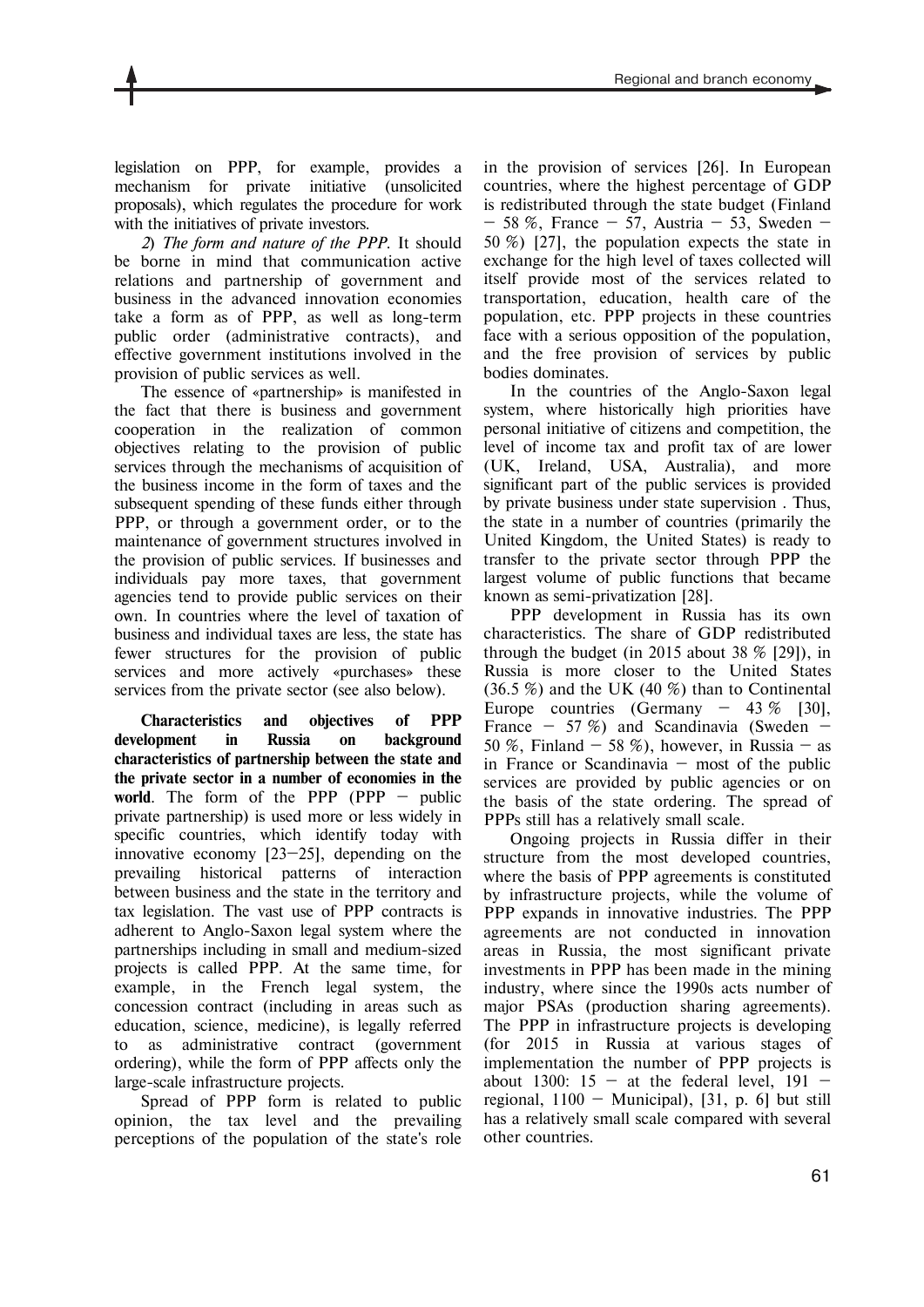

**Fig.2.** The ratio of private investment in PPP projects to nominal GDP. Source: [30, p. 9] – according to the World Bank, the IMF, Rosstat, calculations of PPP Development Centre.

Let's take a look at private investment in PPP projects to nominal GDP, which for Russia in 2015 is less than 1 %. Not only in the most developed economies, but today and in many countries with similar patterns and levels of investment in infrastructure in the PPP principles percentage ratio of the volume of private investment to nominal GDP is much higher (see. Fig. 2).

Moreover, in Russia the average share of the state budget funds (including those from the Investment Fund of the Russian Federation), in the joint PPP projects is above average being close to 50–60 % vs. 20–35 % average in the world, [9–11]. In these circumstances, the experts deem appropriate efforts aimed at increasing the level of involvement of private funds  $-$  both domestic and foreign investors  $-$  in relation to public spending, and in relation to GDP. In Russia, the latter ratio in order to achieve a balance within the process of attracting infrastructure investments on the principles of PPP must reach a level of around 4—5 % of GDP, as estimated [31, p. 9] (4—5 times greater than the current level, see. Fig. 2).

On the way to perform this task there is a number of obstacles having a medium-term (pertaining to the financial crisis and the sanctions regime) as well as long-term, institutional character. In the medium term an indefinite period of the financial «sanctions», the difficulties experienced domestic financial market, and the possible defaults could undermine as indicated [31, p. 6], the credibility of the regional and municipal authorities to concessionaires. In the long term, the most significant are the institutional problem of trust on the part of private partners — apprehension of high costs of corruption and limitations on the participation of foreign capital.

The task of raising the level of involvement of private funds  $-$  both domestic and foreign investors  $-$  in relation to public spending, and in relation to GDP by PPP is a matter of qualitative improvement of relations. This formal quantitative increase in the number of PPP agreements in Russia, as in the traditional areas of application as well as in the sphere of innovation risks only become a new form of acting system of distribution of state funding and state property management [32]. In the case of quantitative increase, there may be an increase in the share of budgetary funds accumulated in PPP contracts, but the volume of attracted private funds did not significantly increase, as there will no trust relations established, the qualitative factors wouldn't enhance communication intensity.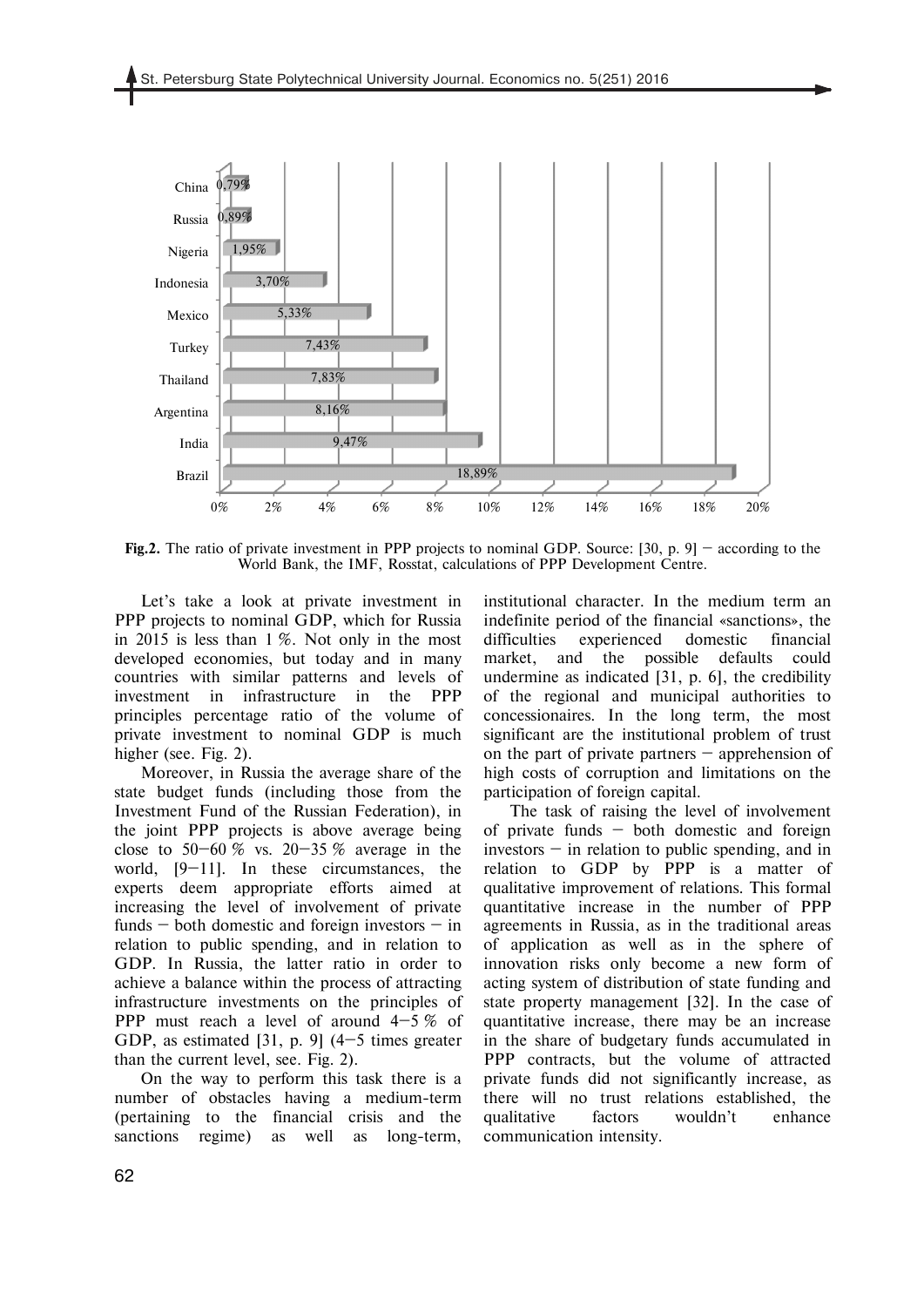**Coordination of PPP with long-term priorities of innovative development of the economy through the system of the communication centers**. Innovative development is based both on the own achievements, and the successful development of exchange and borrowing of advanced innovative technologies and organizational experience. It is believed that the involvement of technology and expertise is most likely a result of foreign direct investment, and PPP has forms that provide opportunities for direct investment. However, even if only portfolio and financial investments of institutional investors, known infrastructure companies from abroad are carried out within the PPP, the level of innovation in the regions where these international projects are implemented, indirectly will increase [33].

Historically, much of PPP development in Russia was due to the involvement of foreign private capital. Concessions with the involvement of foreign companies have been widely used in Tsar Russia, during the NEP, the period of industrialization in the Soviet Union. Concession agreements and production sharing agreements (PSAs) with foreign companies were concluded in the 1990s. However, assessing the effectiveness of the latter are rather contradictory<sup>2</sup>.

In general, based on the available Russian experience, concession agreements with foreign investors, it is one of the key tools to attract foreign investment [34]. In this regard, it is worth to note that in contrast to the Law on Concessions, 2005 [35] in the Law on PPPs adopted in 2015 [35] only the Russian legal entity may act as a private partner. The Law on PPPs so today is focused on partners residents, while the Law on Concessions is open to the foreign investors.

To date, the involvement of foreign investors is complicated by the financial crisis and political contradictions. Loss of access to direct and portfolio investment from Western countries the traditional partners (Germany, the EU as a whole) come to a need to find them on the markets of China and other emerging economies of Asia, which have the surpluses in trade balance of payments. [37] Experience of 2014— 2016 showed that the attraction of direct and portfolio investments and credits from China and the leading countries — exporters of oil (especially the so-called «Gulf monarchies») remains today a difficult task for Russian companies and state.

Despite these complexities, focus on the development of PPPs should include external partners in order to keep the innovative development expedient. Within the framework of the provisions of the presented model (Fig. 1) on the attractiveness of the economy to foreign investors affects *communication active* nature of PPP, providing a positive impact on the innovation environment and innovation potential of the country / region, and then causing the internal stability of the economy. Coordination of PPP development process with the long-term priorities of innovation development of economy it is advisable to carry out on the basis of the communication aspects of PPPs.

In Russia PPP centers today are working on a number of levels. The PPP-centers in cross sectoral Ministries of Regional Development, Economic Development and Finance cooperate with Vnesheconombank and the Investment Fund of the Russian Federation on strategic planning and management of the implementation of PPP projects of national and regional scales, which are based on the investment and construction projects, mainly in the form of a concession. At the regional and municipal level are local centers  $-$  for example, public-private partnership projects department of the Committee for Investments and Strategic Projects of St. Petersburg Government.

Existing regional, cross — sectoral and departmental PPP development centers, performing the tasks of activation of private investments in joint projects with the government, are important actors of the existing innovation infrastructure.

From the point of view of the author, the current PPP centers can be considered as a regional and interregional-and-coordinating communication centers of innovation infrastructure. In accordance with the author's concept [38], the primary function of communication center in the socio-economic system with a given level of development is the organization of interaction with the representatives of socio-economic systems with the same or higher level of development in order to obtain from them

l 2 Conditions and results of executing the largest number of PSAs in Russia regularly received negative assessments of the Audit Chamber.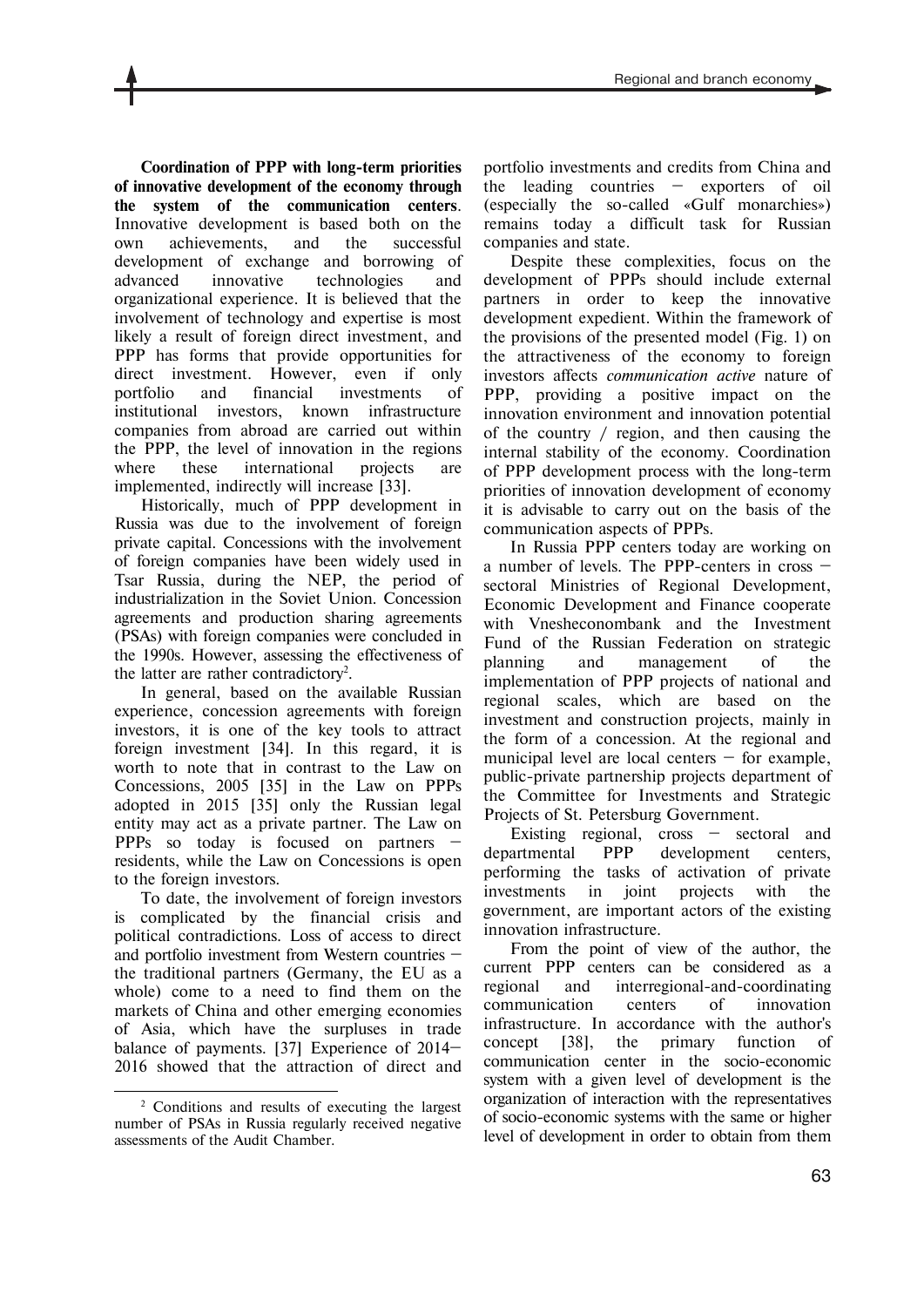(through the exchange, purchase, etc.) advanced technology, skills and other kinds of valuable information and knowledge.

Communication centers of innovation infrastructure for today is the scientific concept, which implementation needs to be further verified at technical and economic level. However today, the part of their intended functions are already implemented by a number of existing innovation infrastructure subjects (actors) at the federal and regional levels, including the PPP centers, scientific and industrial centers of large companies, research and innovation centers at universities.

In this study, we consider it appropriate to assess the conformity of the functions of PPP centers operating today to the set of functions and features that are related to the concept of communication centers of innovation infrastructure. This assessment has been made by a number of experts with the using of the score-rating system. The tab. 1 (see. below) shows in column 2 the basic and the additional characteristics (functions) of communication centers, in columns 4—6 shows matching scores from 0 to 5 (by expert assessment), column 3 shows the rating of the given characteristic in percentage.

Table 1

| Conformity assessment of conceptual characteristics (functions) of the innovation infrastructure communication |
|----------------------------------------------------------------------------------------------------------------|
| center to the functions of existing cross $-$ sectoral, regional and departmental PPP centers.                 |

| N <sub>2</sub> | Basic and additional characteristics<br>(functions) of the communication center<br>of innovation infrastructure                                                                 | Rating<br>of the<br>characteristic.<br>% | Cross<br>sectoral |                | Regional Departmental | Comments                                                                                  |  |
|----------------|---------------------------------------------------------------------------------------------------------------------------------------------------------------------------------|------------------------------------------|-------------------|----------------|-----------------------|-------------------------------------------------------------------------------------------|--|
| $\mathbf{1}$   | $\overline{2}$                                                                                                                                                                  | 3                                        | $\overline{4}$    | 5              | 6                     | $\overline{7}$                                                                            |  |
| 1              | intensively involved in the process of<br>«diffusion of innovations»                                                                                                            | 15                                       | $\overline{2}$    | 3              | 3                     | Coordinates<br>the<br>process of «diffusion»                                              |  |
| 2              | integrates directly interacting units that<br>are grouped geographically which is<br>expedient for the informal transmission<br>of «tacit knowledge»                            | 10                                       | $\Omega$          | $\overline{2}$ | $\overline{2}$        | Does not have in<br>structure<br>the<br>its<br>scientific and industrial<br>organizations |  |
| 3              | it has the organizational and managerial<br>authority                                                                                                                           | 25                                       | 5                 | $\overline{2}$ | $\overline{2}$        | According to the<br>current practice                                                      |  |
| $\overline{4}$ | international<br>character<br>due<br>tο<br>orientation towards collaboration with<br>foreign partners                                                                           | 15                                       | $\overline{3}$    | $\overline{2}$ | 1                     | Depending on the<br>ability to influence<br>on foreign partners                           |  |
| 5              | focus on actual mechanisms and legal<br>of<br>public-private<br>partnership<br>forms<br>(PPP)                                                                                   | 10                                       | 5                 | 3              | $\overline{4}$        | Depending on the<br>proximity to<br>the<br>developers of legislative<br>norms             |  |
| 6              | a significant PR-component that can<br>engage the «creative class» within the<br>country and foreign business partners in<br>the communication center activities                | 15                                       | $\mathbf{1}$      | $\overline{2}$ | $\Omega$              | function<br>The<br>corresponds to specific<br>identi-fiable projects<br>in the regions    |  |
| $\overline{7}$ | providing humanitarian and business<br>cooperation with the state and Russian<br>military<br>structures,<br>including<br>the<br>structures the Rear the Russian Armed<br>Forces | 10                                       | $\Omega$          | $\mathbf{1}$   | $\Omega$              |                                                                                           |  |
|                | <b>Total grade</b>                                                                                                                                                              | 100 %                                    | 2,65              | 2,15           | 1,70                  |                                                                                           |  |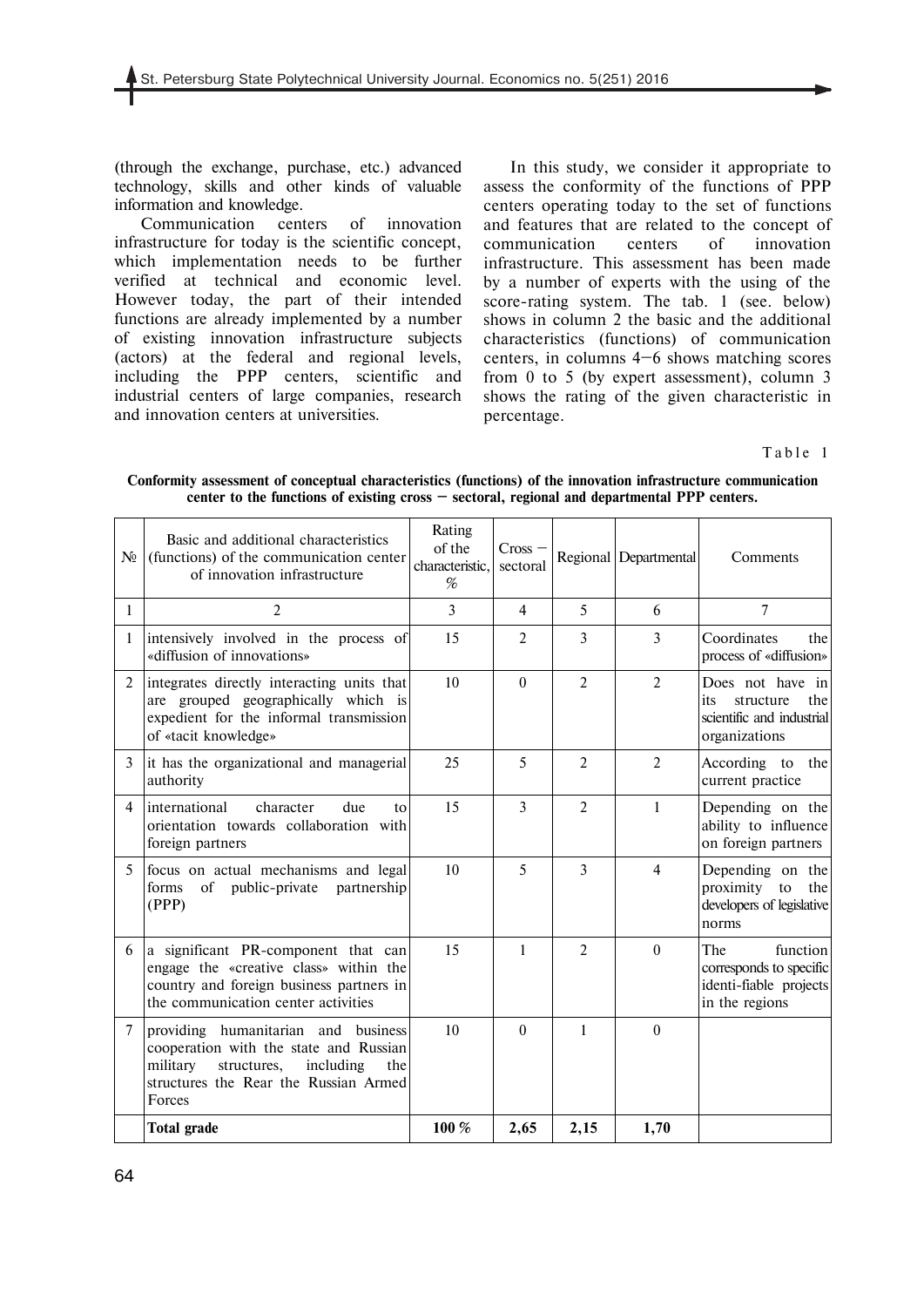Thus, the most competent in carrying out the functions of communication centers of innovation infrastructure today can be regarded the crosssectoral PPP centers in the Ministry of Regional Development, Economic Development, Finance (total grade 2.65 out of 5 points). This assessment of their level of compliance enables them to perform the conditional tasks of *coordinating communication centers* at the interregional and cross-sectoral level.

Existing regional PPP centers can now carry out more than 40 % of the conceptual functions of communication centers of innovation infrastructure (total grade 2.15 of 5). This assessment should be recognized as inadequate to carry the competence of communication centers of innovative infrastructure in the regions (Federal districts). This level should be the most high (at least 90 %) in order to be able to support local projects at the appropriate level. The full development of the communication component for regional PPP centers implies the need to develop the remaining set of functions (functions of performance competencies) within the newly established structural units within regional centers PPP or through specially created new structures.

As to regard to the departmental centers, for them it would be optimal to have a total grade of about 2.5 out of 5, which would allow them to play a *coordinating communication* role within their industries at a sufficient level. However, the current total grade (1.7 of 5), means the feasibility of reinforcing of competencies in a number of functions they perform, such as «collaboration with foreign partners», «PRcomponent».

Such issues as the further evaluation of the current levels of competence of the existing subjects of innovation infrastructure, including PPP development centers, as well as justification of sufficient and target levels of the implementation by the existing subjects of innovation infrastructure of conceptual functions of communication centers are subject to further methodological and practical analysis.

**The approach to the calculation of the integral economic effect from the involvement of foreign partners in joint ventures to create an innovative product under the PPP**. One of the basic characteristics of the communication centers is its focus on international cooperation.

To assess the PPP instruments opportunities in attracting foreign partners for joint innovation it is appropriate to measure the economic effect of the integral involvement of foreign partners in joint ventures to create an innovative product under the PPPs. Such an effect will be one of particular indicators of the effectiveness of communication in innovation, which arises due to the international aspect of cooperation within the PPPs.

It should be understood that the measurement of this effect in the current conditions, while the experience of involving foreign partners in PPPs in Russia has a single nature, will be quite evaluative. This measurement is based on an attempt to quantify the number of quality indicators, including reputational effect, reflecting the attraction for cooperation (may be known) international company compared with the implementation of a project to create an innovative product under the PPP involving domestic partner.

In addition, for such comparisons one must have a valid data on the financial results of the project in different conditions. Once such data is obtained, then for calculation of the integral economic effect of the involvement of a foreign partner in a joint activity on creation of an innovative product under PPP, you can use the following basic formula:

$$
E_{\text{ief}} = FR_{f} k_{1} k_{2} k_{3} - FR_{d}, \qquad (1)
$$

where  $FR_f$  (NPV<sub>f</sub>) – the expected financial results of the project to create an innovative product under the PPP with the involvement of international company;  $k_1$  – coefficient of determining the scope of the project in the range  $[0,5:2]$ :  $0.5$  – municipal project, the total cost of the project up to 100 mln. rub.;  $1 -$  regional project, cost from 100 to 500 mln. rub.;  $1.5$ regional or interregional project, cost from 500 million to 5 billion rubles.;  $2 - a$  federal project cost more than 5 billion rubles;  $k<sub>2</sub>$  – coefficient that determines the level of business reputation (recognition) of a foreign (international) company attracted to cooperate in a project to create an innovative product under the PPP in the range  $[1: 2]: 1 -$  the company is known (is recognized) in its country;  $2 -$  the company is a world leader, cooperation with which bringes the highest reputational effect;  $k<sub>3</sub>$  – coefficient of the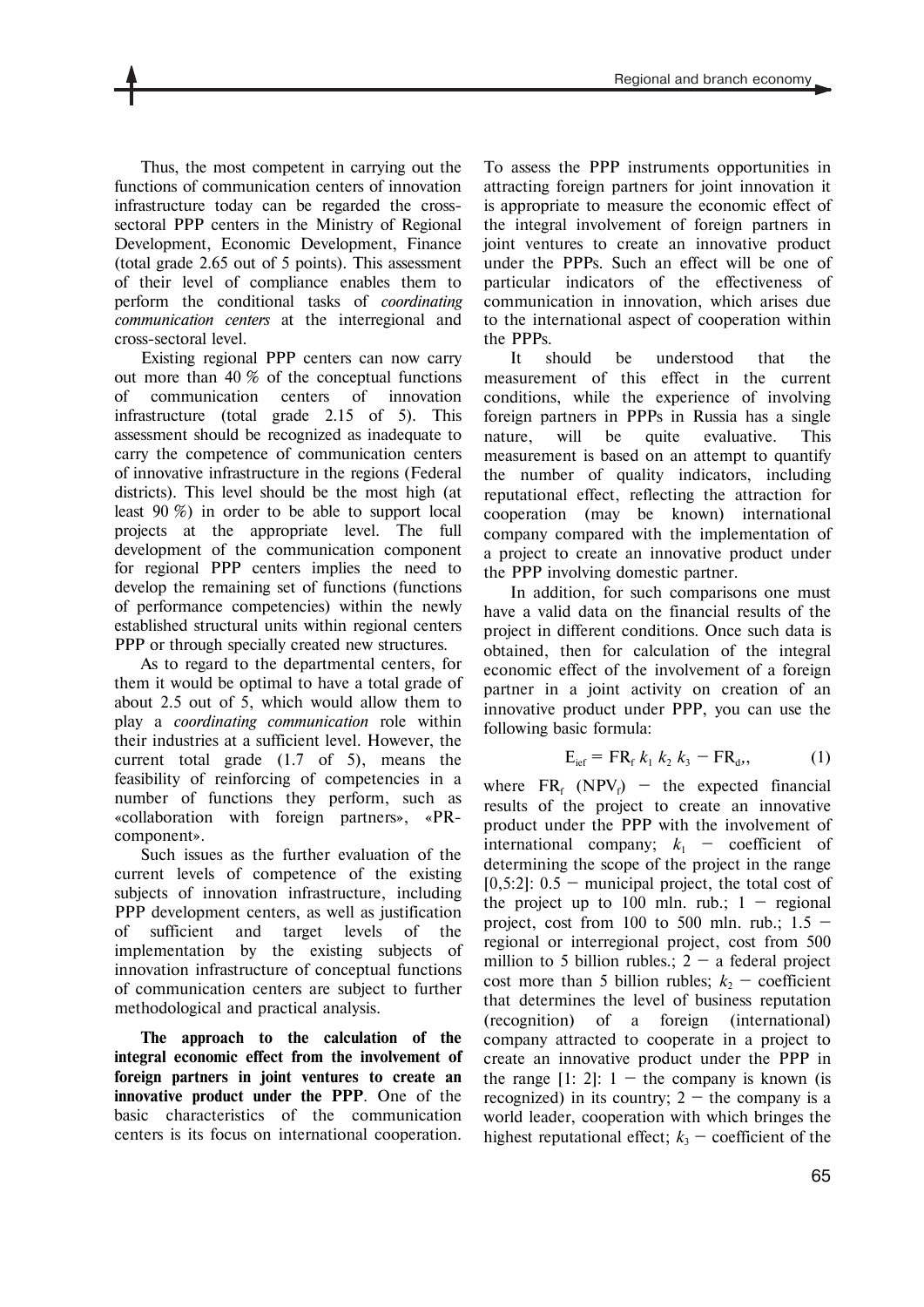share of private capital in the project to create an innovative product under the PPP involving international company compared with domestic partner (as determined by the division of relevant shares);  $FR_d$  (NPV<sub>d</sub>) – the expected financial results of the project to create an innovative product under the PPP with the involvement of domestic company;

*Calculation example*. We assume that data is available:  $FR_f$  – 55 mln. rub.; project cost 1 bn. rub.; attracting foreign company which successfully operates in several countries,  $k<sub>2</sub>$  can be assessed at a rate of 1.5; the share of private capital in the project with the involvement of the international company  $-55\%$ ; the share of private capital in the project with the involvement of domestic company  $-65\%$ ; FR<sub>d</sub>  $-76$  mln. rub.

In this case, the *integral economic effect*

$$
E_{\text{ief}} = 55 \cdot 1.5 \cdot 1.5 \cdot 55 \% / 65 \% - 76 =
$$

#### $= 28.71$  mln. rub.

One should note that the calculation of the financial results of the implementation of innovative projects  $(FR_f, FR_d)$  is of high uncertainty, only with the serious adjustments it is possible to use the individual data from the similar projects, if such data are applicable. To justify the statistical significance of relationships, which may be obtained for projects to develop innovative products under the PPPs with the involvement of the international company, one must have the data sets that reflect such experience. At present, such data is only partially available from the international practice of foreign companies in innovation projects under the PPP.

In addition, we should note that there is a possibility of supplementing the basic formula presented above with extra coefficients which would reflect the number of features an innovative project, which hasn't been taken into account, in particular: a) the industry of the project (does it belongs to a priority set of industries for innovative development in the country); b) the number of additional jobs created; c) the property rights on the results of an innovative project; g) the possibility of using the results of realization of the innovative project in the other projects and industries within the country and abroad, and others.

In this case, it is expedient to introduce an additional coefficient which takes into account a number of factors mentioned above on the balanced strength of their influence  $- k_{add}$ . As an alternative, it can be considered an integral coefficient taking into account the weighted influence on integral economic effect of the involvement of a foreign partner in a joint activity on creation of an innovative product in the PPP of all factors, including those that were represented by the coefficients  $k_1 - k_3$ .

In this case, the formula (1) takes the form:

$$
E_{\text{ief}} = FR_{\text{f}} k_{\text{int}} - FR_{\text{d}}, \qquad (2)
$$

where  $k_{int}$  – integral coefficient taking into account the weighted impact on integral economic effect of the involvement of a foreign partner in a joint activity on creation of an innovative product in the PPP extended set of factors.

$$
k_{\rm int} = \sum_{i=1}^{n} a_i \ b_i, \tag{3}
$$

where  $a_i$  – weight of *i* characteristics (influence factor);  $b_i$  – value of *i* characteristics (influence factor).

Here is an example calculation of the integral factor. Let Krylov marine constructing bureau (Saint-Petersburg) as the coordinator of the PPP project is considering engaging in a joint project for the development of documentation and the creation of a prototype of high-tech equipment for the production of hydrocarbons on the Arctic shelf [39] three potential partners — from Russia (JSC «Central Research Institute of the Navy», JSC «Far Eastern center of shipbuilding and Ship Repair» (FECSR)), from China and the group of companies from Norway — Finland. Expert assessment of the impact of force, the importance (significance) of various factors (characteristics) in the project PPP potential partners on the integral gain and a comparison of the values of obtained integral coefficients are given in Tab. 2.

The calculation results in Tab. 2 show that for the partner from China produced results:  $k_{int}$  = 1,00375, to partner group from Norway – Finland  $k_{int} = 1,05625$ . Next, to calculate the effect of the integral values of obtained  $k_{int}$ should be substituted into the formula (2).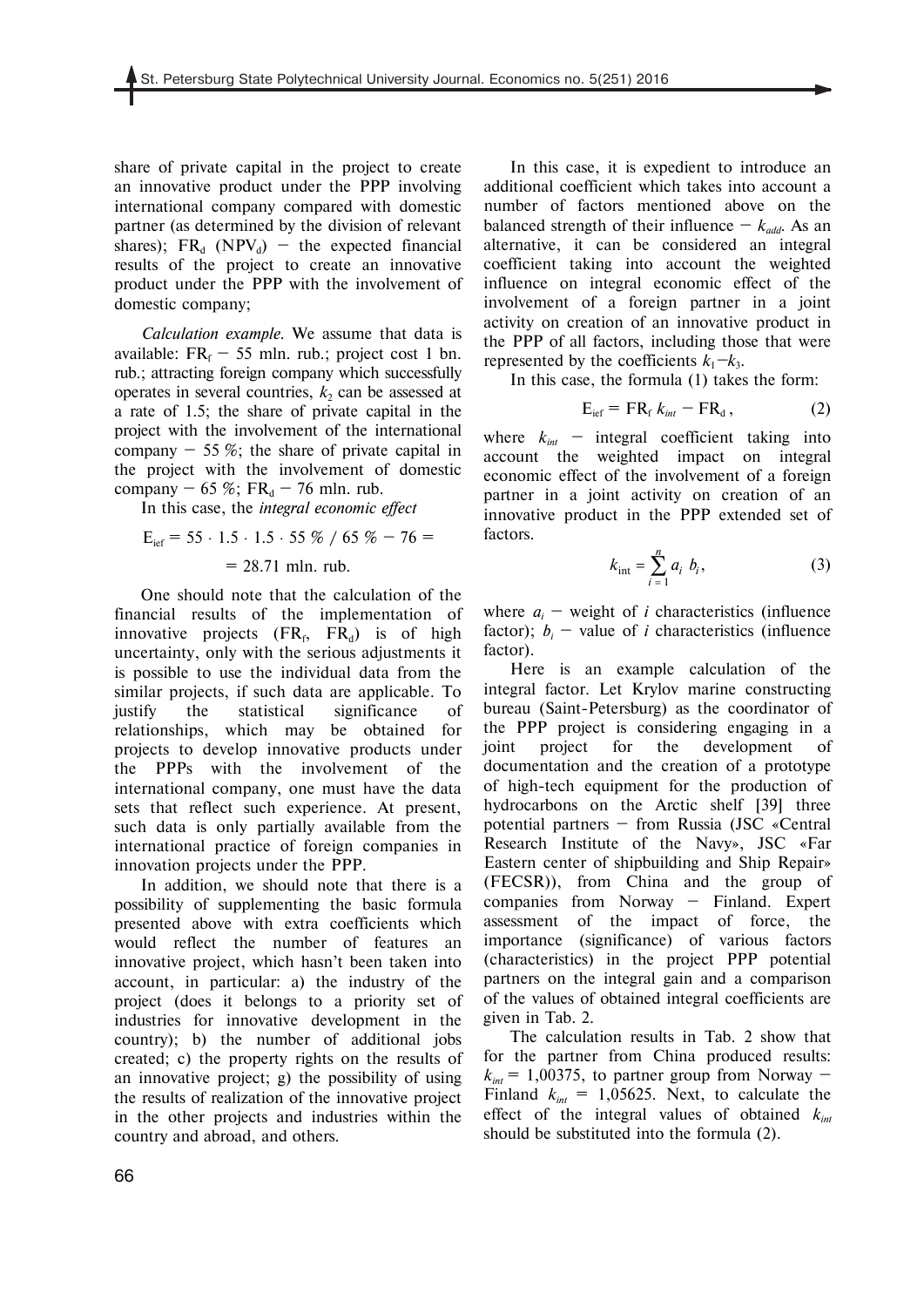### Table 2

### **Expert evaluation of the significance of the characteristics of participation in the PPP project ofP various partners and integral economic effect of the involvement of a foreign partner in a joint activity on creation of an innovative product under PPP**

| N <sub>0</sub> | Features (factors) of innovative PPP projects that have<br>an impact on integral economic effect                                            | Rating of<br>the<br>characteristi<br>c, $%$ | Partner<br>from<br>Russia | Partner<br>from<br>China | Partner<br>from<br>Norway<br>Finland |
|----------------|---------------------------------------------------------------------------------------------------------------------------------------------|---------------------------------------------|---------------------------|--------------------------|--------------------------------------|
| 1              | $\overline{c}$                                                                                                                              | 3                                           | $\overline{4}$            | 5                        | 6                                    |
|                | level of business reputation (recognition) of a foreign or<br>domestic company attracted to cooperate in a project                          | 20                                          | 1                         | 0,75                     | 1,1                                  |
| $\overline{2}$ | the share of private capital in the project                                                                                                 | 15                                          | 1<br>(60, %)              | 1,125<br>$(65 \%)$       | 0,875<br>$(55 \%)$                   |
| 3              | the number of additional jobs created                                                                                                       | 12,5                                        | 1                         | 1,2                      | 1,3                                  |
| $\overline{4}$ | the property rights on the results of an innovative<br>project;                                                                             | 12,5                                        | 1                         | 0,9                      | 0,8                                  |
| 5              | the possibility of using the results of realization of the<br>innovative project in the other projects and industries<br>within the country | 12,5                                        | 1                         | 0,85                     | 0,8                                  |
| 6              | the possibility of using the results of realization of the<br>innovative project in the other projects and industries<br>abroad             | 12,5                                        | 1                         | 1,15                     | 1,3                                  |
| 7              | Communication effects of the involvement of specialists<br>$-$ a partner in a joint operation                                               | 15                                          | 1                         | 1,15                     | 1,2                                  |
|                | Total evaluation – integral coefficient $k_{int}$                                                                                           | 100 %                                       | 1                         | 1,00375                  | 1,05625                              |

*The results of the study.* The following results were obtained within this work.

1. A model of public-private partnership system is drawn based on the background of causing one other economic growth factors that are related to the open communicative innovation economy. The model shows the appearance of axis «Communication» «partnership» — «innovation» — «development» on the basis of a long-term relationship of trust within the PPP between the subjects of the state and business. This relationship enhance the mutual dependence of subjects and the intensity of the exchange of information and thus become, communication  $-$  active. As part of the bunch «communication» — «partnership» the features of the mutual initiative in PPP-projects and the essential nature of PPP are described.

2. Based on the analysis of the features of partnership of the state and the private sector in a number of economies in the world it is revealed that the task of raising the level of

involvement of private funds through  $PPP - of$ domestic and foreign investors — depends on quality installation to enhance the intensity of communication and inclusion of foreign partners in the innovative development programs.

3. As part of the quantitative determination of PPP impact on the communication environment of innovation economy an assessment of compliance is made of the functions ran by PPP centers operating today to the set of functions and features that are related to the concept of communication centers of innovation infrastructure.

4. The study suggests a method of calculation of the integrated economic effect from the involvement of foreign partners into the joint activity on creation of an innovative product under the PPP. It was concluded that such an effect will be one of particular indicators of the effectiveness of communication in innovation, which arises due to the international nature of cooperation within PPP.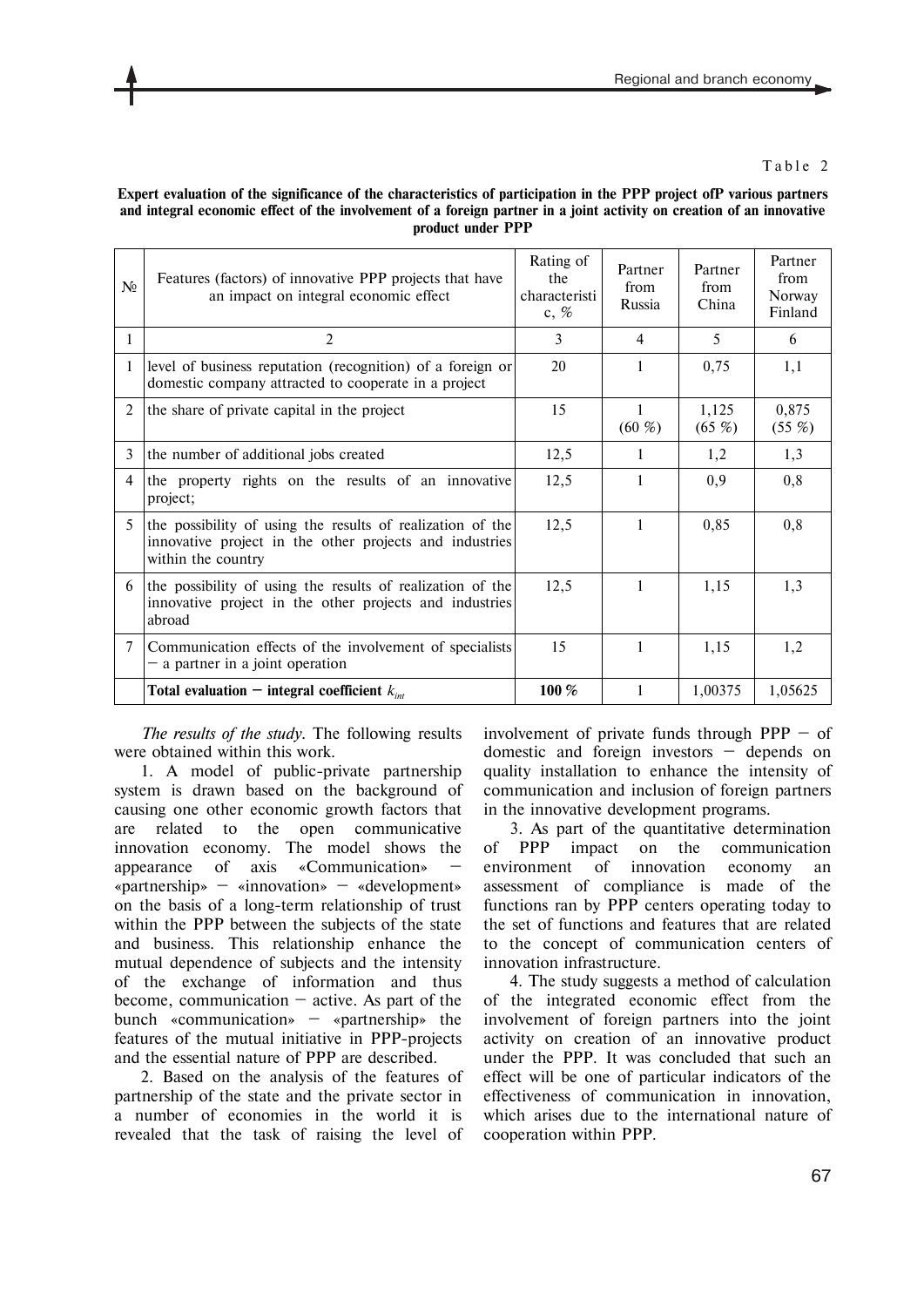As the direction of future research the author sees the deepening of analysis of functions and competencies of existing innovation infrastructure subjects at the federal and regional levels, including the PPP centers, research and production centers of large companies, scientific-innovative centers at universities. Also there would be a need for a rationale for investment in the creation of additional structural units of existing innovation infrastructure subjects, or creating a special communication centers.

#### **REFERENCES**

1. Varnavskii V.G. Partnerstvo gosudarstva i chastnogo sektora: formy, proekty, riski. M.: Nauka, 2010. (rus)

2. Gosudarstvenno-chastnoe partnerstvo v innovatsionnoi sfere: mirovoi opyt i perspektivy Rossii. Pod red. R.M. Nizhegorodtseva, S.M. Nikitenko, E.V. Goosen. Kemerovo: Sibirskaia izdatel'skaia gruppa, 2012. 482 s. (rus)

3. **Kazantsev A.K.,** Rubval'ter D.A. Gosudarstvennochastnoe partnerstvo v nauchno-innovatsionnoi sfere. M: Infra-M, 2015. 330 s. (rus)

4. **Kireeva A.V., Khud'ko E.V., Sokolov I.A., Tishchenko T.V.** Gosudarstvenno-chastnoe partnerstvo kak instrument podderzhki innovatsii. Pod red. I.A. Sokolova. M.: Izd. dom «Delo» RANKhiGS, 2012. 514 s. (rus)

5. **Delmon J.** Understanding Options for Public-Private Partnerships in Infrastructure. Sorting Out the Forest from the Trees. World Bank, Washington DC, Policy Research Working Paper 5173, January 2010.

6. **Delmon J.** Private Sector Investment in Infrastructure: Project Finance, PPP Projects and Risk. The World Bank and Kluwer Law lnternational, 2009. 600 r.

7. Public Private Partnership: Ein Leitfaden fur offentliche Verwaltunguud Unternehmer (Dokumentation). *Bundesministerium fur Wirtschaft und Arbeit*. 2009.

8. **Mochal'nikov V.** Gosudarstvenno-chastnoe partnerstvo. Otechestvennyi opyt, mirovye tendentsii, vektor razvitiia dlia Rossii. M.: Ekonomika, 2012. 352 s. (rus)

9. **Emel'ianov Iu.S.** Gosudarstvenno-chastnoe partnerstvo. Innovatsii i investitsii. Mirovoi i otechestvennyi opyt. M.: Librokom, 2013. 368 s. (rus)

10. **Makhovikova G.A., Efimova N.F.** Gosudarstvenno-chastnoe partnerstvo: zarubezhnyi opyt i rossiiskie realii. SPb.: Izd-vo SPbGEU, 2013. 251 s. (rus)

11. **Ieskomb E.** Gosudarstvenno-chastnoe partnerstvo: Osnovnye printsipy finansirovaniia. M.: Al'pina pablisher, 2015. 457 s. (rus)

12. **Babkin I.A., Zherebov E.D. The** mechanism of interaction between government and business on the basis of state-private partnership. *St. Petersburg State Polytechnical University Journal. Economics*, 2015, no. 4(223), pp. 99—107. DOI: 10.5862/JE.223.9 (rus)

13. Razvitie gosudarstvenno-chastnogo partnerstva

v regionakh TsFO: investitsii i infrastruktura. — otchet po rezul'tatam issledovaniia Tsentra GChP i Instituta sovremennogo razvitiia. M., 2010. URL: http://pppcenter.ru/assets/files/Anons/a\_CFO%203.p df (data obrashcheniia: 21.07.2016).

14. **Radushinskii D.A.** Osobennosti realizatsii soglashenii o gosudarstvenno-chastnom partnerstve v innovatsionnoi sfere. Peterburgskii ekonomicheskii zhurnal. 2016. № 2. S. 70—78. (rus)

15. **Gelbreit Dzh.K.** Novoe industrial'noe obshchestvo. Izbrannoe. M.: Eksmo, 2008, 1200 s. (rus)

16. The Knowledge-based Economy. Paris, OECD, 1996.

17. **Lopez-Martinez E., Piccaluga A.** Knowledge Flows in National Systems of Innovation. Cheltenham, Edward Elgar, 2000.

18. New economy: innovation insight into Russia Center of Strategic Partnership. Moscow, Liga-Print. 2008. 223 p.

19. **Lundvall B.** National Systems of Innovation: Toward a Theory of Innovation and Interactive Learning. New York, Anthem Press, 2010.

20. **Lee K.** Schumpeterian Analysis of Economic Catch-up: Knowledge, Path-creation, and the Middleincome Trap. Cambridge, Cambridge University Press, 2013.

21. Institut Vsemirnogo banka. K4D. Znaniia dlia razvitiia. Izmerenie znanii v ekonomikakh mira. URL: http://siteresources.worldbank.org/INTUNIKAM/

Resources/KAM\_v4.2015.pdf (data obrashcheniia: 05.10.2016) (rus); **Chen Derek H.C., Dahlman Carl J.**  The knowledge economy, the KAM methodology and World Bank operations. Washington, DC: World Bank, 2006. http://documents.worldbank.org/curated /en/695211468153873436/ The-knowledge-economythe-KAM-methodology-and-World-Bank-operations. 42 p. (accused October 05, 2016).

22. **Naumov V.N., Sharapova O.A.** Formirovanie vospriiatiia sobstvennoi torgovoi marki roznichnogo predpriiatiia. *Brend-Menedzhment.* 2009. № 1. S. 28—35. (rus)

23. Global'nyi indeks konkurentosposobnosti «Global Competitiveness Index» (GCI) Vsemirnogo ekonomicheskogo foruma. URL: http://reports.weforum. org/global-competitiveness-report-2015-2016/competi tiveness-rankings/ (data obrashcheniia: 29.07.2016). (rus)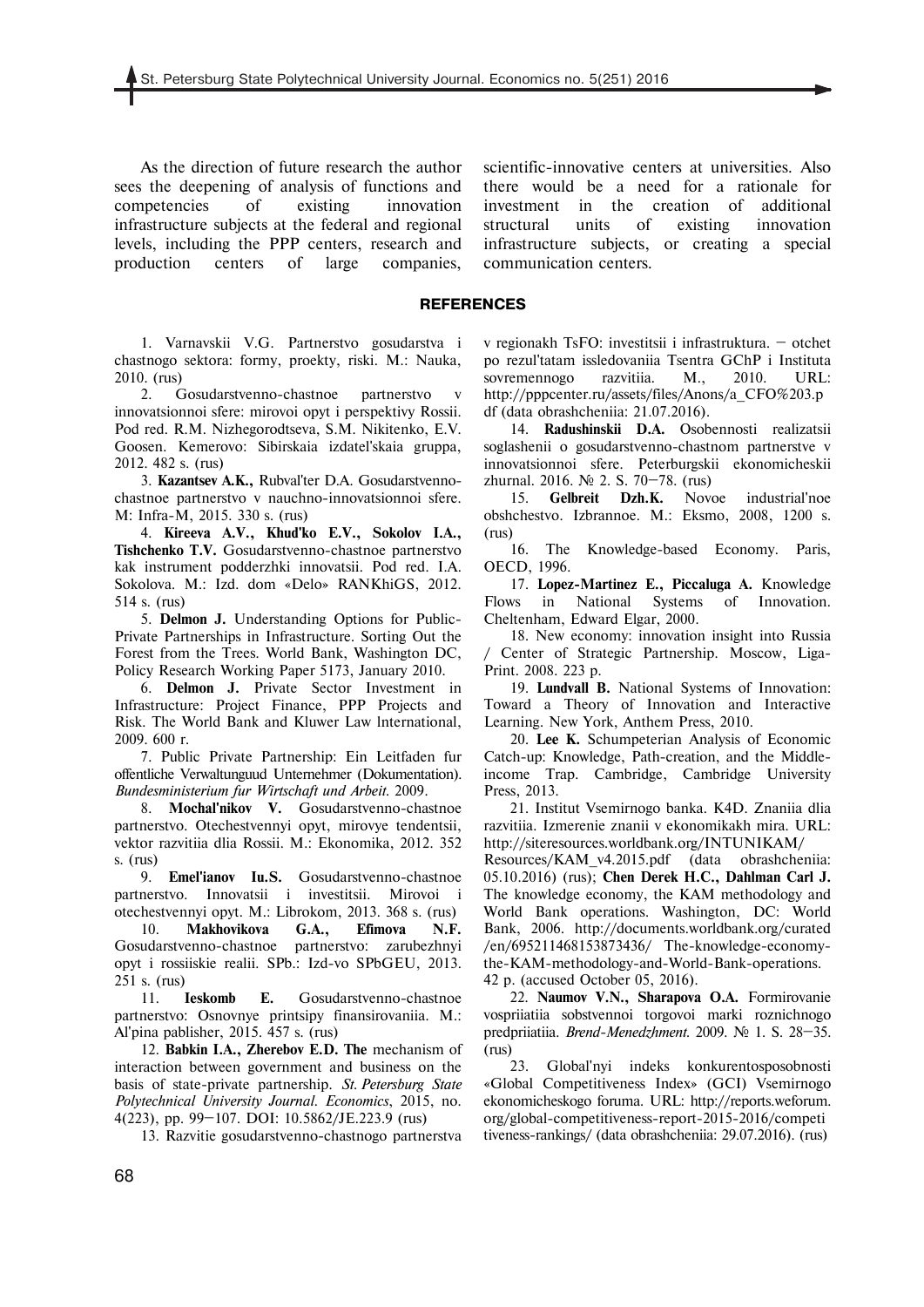25. Reiting Doing Business — issledovanie, provodimoe Vsemirnym bankom i Mezhdunarodnoi finansovoi korporatsiei. URL: http://www.doingbusin ess.org/rankings (data obrashcheniia: 29.07.2016). (rus)

26. **Airapetian M.S.** Zarubezhnyi opyt ispol'zovaniia gosudarstvenno-chastnogo partnerstva. URL: http:// iam.duma.gov.ru/node/8/4669/16628 (data publikatsii: 12.2008). (rus)

27. **Repko M., Piontkovskaia I., Kukhta P.** Kakoi dolzhna byt' dolia gosudarstva v ekonomike? — URL: http://economics.lb.ua/state/2015/12/08/322795\_kako y\_dolzhna\_dolya\_gosudarstva.html (data publikatsii: 08.12.2015). (rus)

28. **Koroleva A.I., Babkin I.A.** Elements of public\_private partnership as a mechanism innovation economy. *St. Petersburg State Polytechnical University Journal. Economics*, 2013, no. 1—1(163), pp. 31—38. (rus)

29. **Tishchenko T.** Gosudarstvennyi biudzhet. URL: http://www.iep.ru/files/RePEc/gai/ruserr/515Tis hchenko.pdf (data obrashcheniia: 10.08.2016). (rus)

30. **Larina S.E.** Obshchee i osobennoe v razvitii biudzhetnoi detsentralizatsii. *Vestnik AGU*. 2013. № 4(131). URL: http://vestnik.adygnet.ru/files/ 2013.4 /3082/46-55.pdf (data obrashcheniia: 10.08.2016). (rus)

31. Reiting regionov Rossii po urovniu razvitiia gosudarstvenno-chastnogo partnerstva 2014—2015. M.: Tsentr razvitiia GChP, 2016. URL: http://pppi.ru/sites /default/files/docs/rating2016.pdf (data obrashcheniia: 08.08.2016). (rus)

32. **Gordenko G.V.** Gosudarstvenno-chastnoe partnerstvo v innovatsionnoi sfere: perspektivy razvitiia v Rossii. *Modernizatsiia Rossii: kliuchevye problemy i resheniia : mater. XIII Mezhdunar. nauch. konf.* (Moskva, 20—21 dekabria 2012 g.). M., 2013. URL: http://www.gosbook.ru/node/72995 (data obrashcheniia: 14.08.2016). (rus)

33. **Shlafman А.I.** The Genesis of the integration processes in the economy of the Russian Federation: the problem of cyclicity and state regulation. *St. Petersburg State Polytechnical University Journal. Economics*, 2013, no. 6(185), pp. 39—47. (rus)

34. Praktika primeneniia kontsessionnykh soglashenii dlia razvitiia regional'noi infrastruktury v Rossii. Ministerstvo ekonomicheskogo razvitiia Rossiiskoi Federatsii. M., 2014. URL: http://economy. gov.ru/minec/activity/sections/privgovpartnerdev/ 2014112710 (data obrashcheniia: 21.07.2016). (rus)

35. O kontsessionnykh soglasheniiakh: Federal'nyi zakon Rossiiskoi Federatsii № 115—FZ ot 21.07.2005 g. (red. 30.12.2015 g.). *SPS «Konsul'tantPlius».* (rus)

36. O gosudarstvenno-chastnom partnerstve, munitsipal'no-chastnom partnerstve v Rossiiskoi Federatsii i vnesenii izmenenii v otdel'nye zakonodatel'nye akty Rossiiskoi Federatsii (Zakon o GChP): Federal'nyi zakon Rossiiskoi Federatsii № 224-FZ ot 13.07.2015 g. (red. 03.07.2016 g.). *SPS «Konsul'tantPlius».* (rus)

37. **Afontsev S.A.** Vykhod iz krizisa v usloviiakh sanktsii: missiia nevypolnima? URL: http://institutio nes.com/general/2562-vyxod-iz-krizisa-v-usloviyaxsankcij.html (data obrashcheniia: 12.08.2016). (rus)

38. **Radoushinsky D.A., Zdolnikova S.V.**  Сommunication centers as an element of the institutional environment of innovative economy. *St. Petersburg State Polytechnical University Journal. Economics*, 2015, no. 5(228), pp. 54—63. DOI: 10.5862/JE.228.5

39. **Borodin V.V., Vas'kov N.N., Kalistratov N.Ia.** i dr. O sozdanii i razvitii spetsializirovannoi verfi «Arktika — shel'f». *Arktika i Sever*. 2014. № 17. S. 14— 21. (rus)

## **СПИСОК ЛИТЕРАТУРЫ**

1. **Варнавский В.Г.** Партнерство государства и частного сектора: формы, проекты, риски. М.: Наука, 2010.

2. Государственно-частное партнерство в инновационной сфере: мировой опыт и перспективы России / под ред. Р.М. Нижегородцева, С.М. Никитенко, Е.В. Гоосен. Кемерово: Сибирская издательская группа, 2012. 482 с.

3. **Казанцев А.К., Рубвальтер Д.А.** Государственно-частное партнерство в научноинновационной сфере. М: Инфра-М, 2015. 330 с.

4. **Киреева А.В., Худько Е.В., Соколов И.А., Тищенко Т.В.** Государственно-частное партнерство как инструмент поддержки инноваций / под ред. И.А. Соколова. М.: Изд. дом «Дело» РАНХиГС, 2012. 514 с.

5. **Delmon J.** Understanding Options for Public-Private Partnerships in Infrastructure. Sorting Out the Forest from the Trees. World Bank, Washington DC, Policy Research Working Paper 5173, January 2010.

6. **Delmon J.** Private Sector Investment in Infrastructure: Project Finance, PPP Projects and Risk. The World Bank and Kluwer Law lnternational, 2009. 600 р.

7. Public Private Partnership: Ein Leitfaden fur offentliche Verwaltunguud Unternehmer (Dokumentation) // Bundesministerium fur Wirtschaft und Arbeit. 2009.

8. **Мочальников В.** Государственно-частное партнерство. Отечественный опыт, мировые тенденции, вектор развития для России. М.: Экономика, 2012. 352 с.

9. **Емельянов Ю.С.** Государственно-частное партнерство. Инновации и инвестиции. Мировой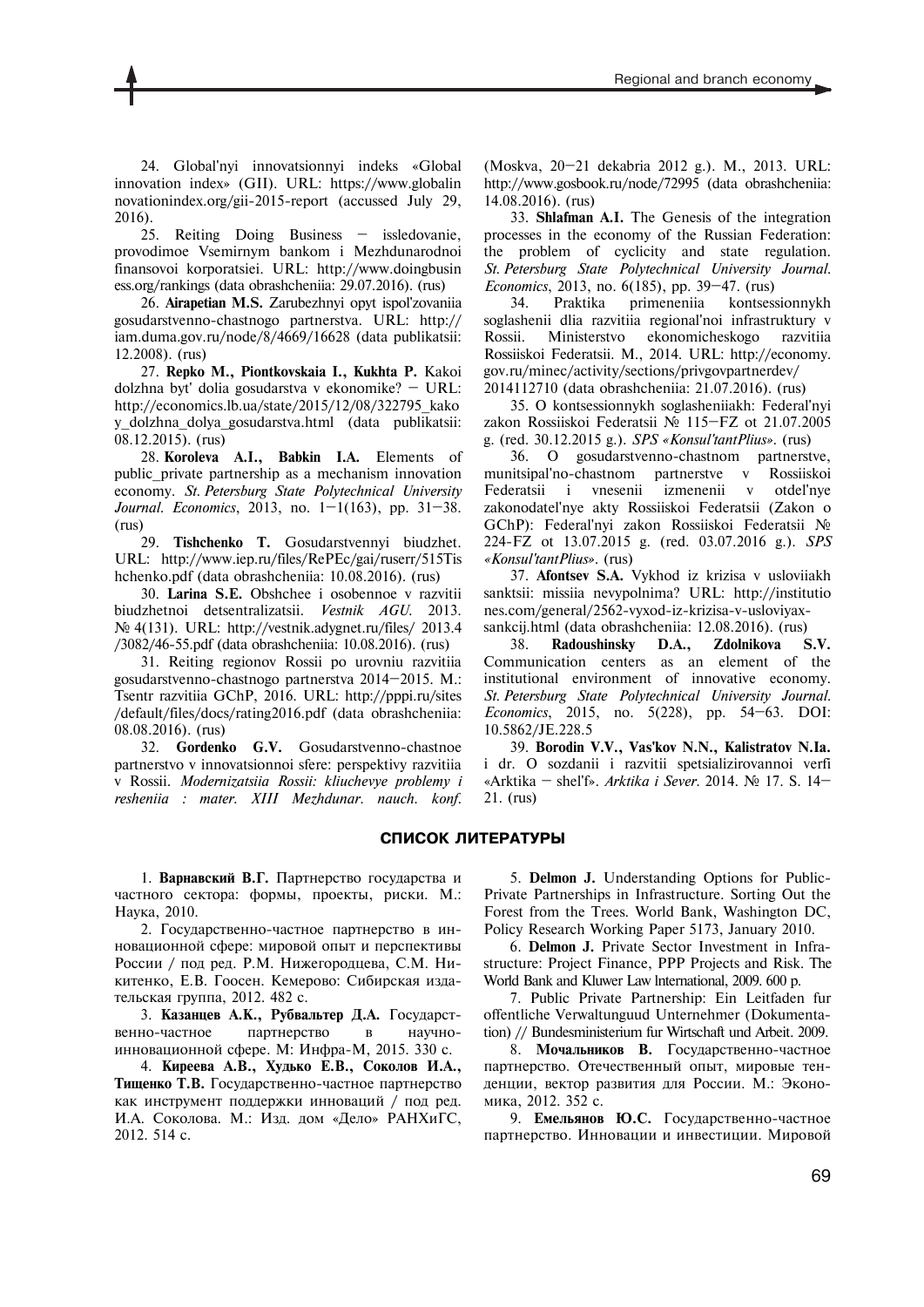и отечественный опыт. М.: Либроком, 2013. 368 с.

10. **Маховикова Г.А., Ефимова Н.Ф.** Государственно-частное партнерство: зарубежный опыт и российские реалии. СПб.: Изд-во СПбГЭУ, 2013. 251 с.

11. **Йескомб Э.** Государственно-частное партнерство: Основные принципы финансирования. М.: Альпина паблишер, 2015. 457 с.

12. **Бабкин И.А., Жеребов Е.Д.** Механизм взаимодействия государства и бизнеса на основе государственно-частного партнерства // Научнотехнические ведомости Санкт-Петербургского государственного политехнического университета. Экономические науки. 2015. № 4(223). С. 99—107. DOI: 10.5862/JE.223.9

13. Развитие государственно-частного партнерства в регионах ЦФО: инвестиции и инфраструктура. — отчет по результатам исследования Центра ГЧП и Института современного развития. М., 2010. URL: http://pppcenter.ru/assets/files/Anon s/a CFO%203.pdf (дата обращения: 21.07.2016).

14. **Радушинский Д.А.** Особенности реализации соглашений о государственно-частном партнерстве в инновационной сфере // Петербургский экономический журнал. 2016. № 2. С. 70—78.

15. **Гелбрейт Дж.К.** Новое индустриальное общество. Избранное. М.: Эксмо, 2008, 1200 с.

16. The Knowledge-based Economy. Paris: OECD, 1996.

17. **Lopez-Martinez E., Piccaluga A.** Knowledge Flows in National Systems of Innovation. Cheltenham, Edward Elgar, 2000.

18. New economy: innovation insight into Russia / Center of Strategic Partnership. Moscow: Liga-Print. 2008. 223 p.

19. **Lundvall B.** National Systems of Innovation: Toward a Theory of Innovation and Interactive Learning. New York: Anthem Press, 2010.

20. **Lee K.** Schumpeterian Analysis of Economic Catch-up: Knowledge, Path-creation, and the Middle-income Trap. Cambridge: Cambridge University Press, 2013.

21. Институт Всемирного банка. K4D. Знания для развития. Измерение знаний в экономиках мира. URL: http://siteresources.worldbank.org/INT UNIKAM/ Resources/KAM\_v4.2015.pdf (дата обращения: 05.10.2016); **Chen Derek H.C., Dahlman Carl J.** The knowledge economy, the KAM methodology and World Bank operations. Washington, DC: World Bank, 2006. http://documents.worldbank.org/ curated/en/695211468153873436/The-knowledgeeconomy- the-KAM-methodology-and-World-Bank-

operations, 42 р. (дата обращения: 05.10.2016). 22. **Наумов В.Н., Шарапова О.А.** Формирование восприятия собственной торговой марки розничного предприятия // Бренд-Менеджмент. 2009. № 1. С. 28—35.

23. Глобальный индекс конкурентоспособности «Global Competitiveness Index» (GCI) Всемирного экономического форума. URL: http://reports. weforum.org/global-competitiveness-report-2015-2016/ competitiveness-rankings/ (дата обращения: 29.07.2016).

24. Глобальный инновационный индекс «Global innovation index» (GII). URL: https://www. globalinnovationindex.org/gii-2015-report (дата обращения: 29.07.2016).

25. Рейтинг Doing Business — исследование, проводимое Всемирным банком и Международной финансовой корпорацией. URL: http://www. doingbusiness.org/rankings (дата обращения: 29.07.2016).

26. **Айрапетян М.С.** Зарубежный опыт использования государственно-частного партнерства. URL: http://iam.duma.gov.ru/node/8/4669/16628 (дата публикации: 12.2008).

27. **Репко М., Пионтковская И., Кухта П.** Какой должна быть доля государства в экономике? — URL: http://economics.lb.ua/state/2015/12/08/32279 5\_kakoy\_dolzhna\_dolya\_gosudarstva.html (дата публикации: 08.12.2015).

28. **Королева А.И., Бабкин И.А.** Элементы государственно-частного партнерства как механизма инновационного развития экономики // Научнотехнические ведомости Санкт-Петербургского государственного политехнического университета. Экономические науки. 2013. № 1—1(163). С. 31—38.

29. **Тищенко Т.** Государственный бюджет. URL: http://www.iep.ru/files/RePEc/gai/ruserr/515Ti shchenko.pdf (дата обращения: 10.08.2016).

30. **Ларина С.Е.** Общее и особенное в развитии бюджетной децентрализации // Вестник АГУ. 2013. № 4(131). URL: http://vestnik.adygnet.ru/files/ 2013.4/3082/46-55.pdf (дата обращения: 10.08.2016).

31. Рейтинг регионов России по уровню развития государственно-частного партнерства 2014— 2015. М.: Центр развития ГЧП, 2016. URL: http://pppi.ru/sites/default/files/docs/rating2016.pdf (дата обращения: 08.08.2016).

32. **Горденко Г.В.** Государственно-частное партнерство в инновационной сфере: перспективы развития в России // Модернизация России: ключевые проблемы и решения : матер. XIII Междунар. науч. конф. (Москва, 20—21 декабря 2012 г.). М., 2013. URL: http://www.gosbook.ru/node/72995 (дата обращения: 14.08.2016).

33. **Шлафман А.И.** Генезис интеграционных процессов в экономике Российской Федерации: проблемы цикличности и государственного регулирования // Научно-технические ведомости Санкт-Петербургского государственного политехнического университета. Экономические науки. 2013. № 6(185). С. 39—47.

34. Практика применения концессионных соглашений для развития региональной инфра